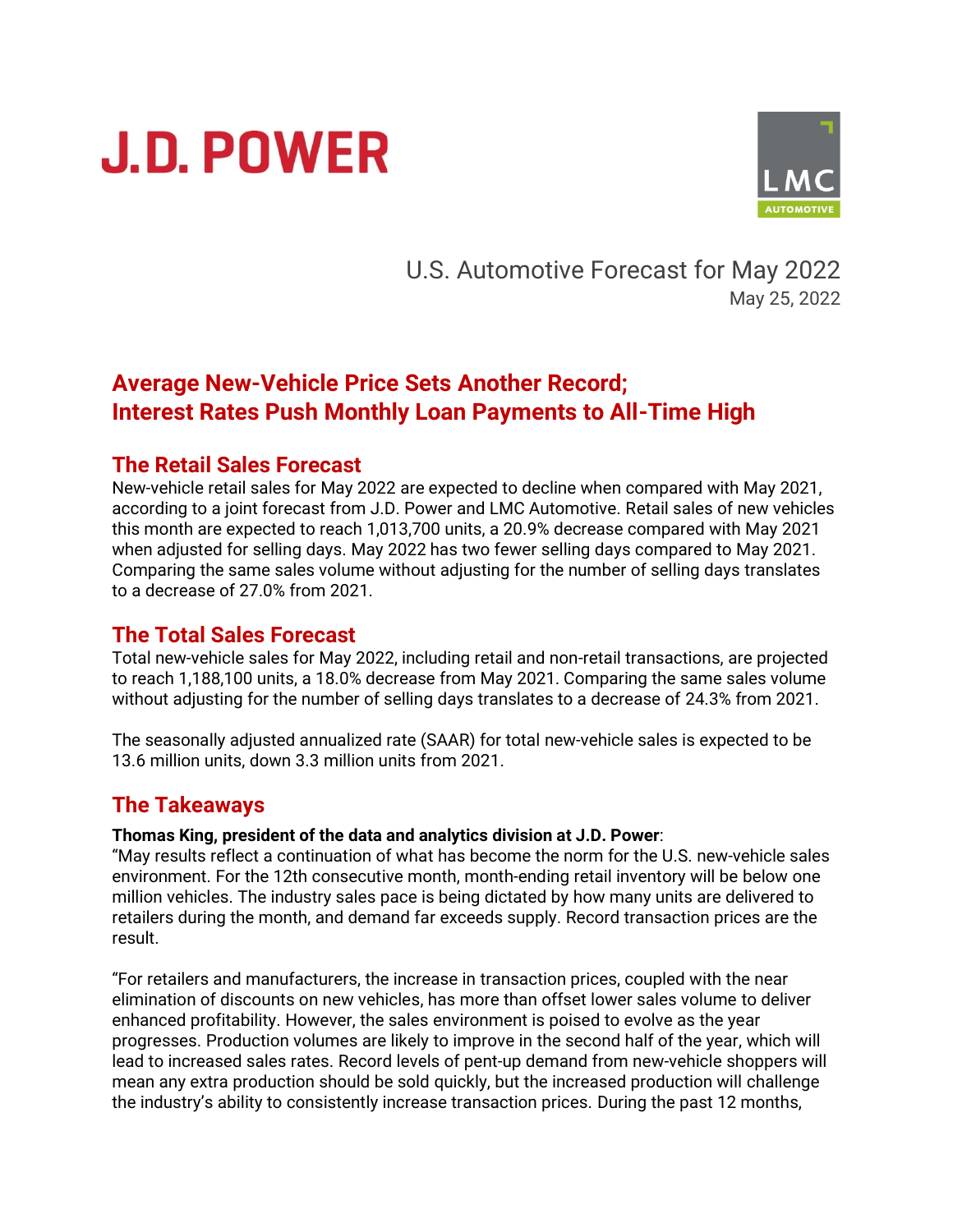new-vehicle prices have increased 15-20% year over year compared with just 2-3% between 2012 and 2018.

"For the balance of 2022, increased vehicle availability, higher interest rates and some cooling of used-vehicle values likely will lead to slower transaction price growth—but are unlikely to lead to declines."

New-vehicle prices continue to set records, with the average transaction price expected to reach a May record of \$44,832—a 15.7% increase from a year ago and the third-highest level on record despite rising interest rates.

Average interest rates for new vehicle loans have risen. The average interest rate for loans in May is expected to increase 62 basis points from a year ago to 4.92%.

However, elevated used-vehicle values continue to help affordability for new-vehicle buyers who have a vehicle to trade in. The average trade-in equity for May is trending towards a record of \$9,922, a 59.4% increase from a year ago.

"Even with elevated trade-in values, the average monthly finance payment is on pace to hit a record high of \$687, up \$90 from May 2021. That translates to a 15.1% increase in monthly payments from a year ago, which is just below the 15.7% increase in transaction prices. The growth in transaction prices means that, even though the sales pace is down 20.9% year over year, consumers will spend \$45.4 billion on new vehicles this month, the second-highest level ever for the month of May but down 15.5% from May 2021.

"Due to the lack of inventory, discounts from manufacturers continue to be sparse. For May, the average incentive spend per vehicle is \$965, a decrease of 64.6% from a year ago. Incentive spending per vehicle expressed as a percentage of the average vehicle MSRP is trending toward a record low of 2.1%, down 4.4 percentage points from May 2021 and the fourth consecutive month below 3.0%. One of the factors contributing to the reduction in incentive sending is the absence of discounting on vehicles that are leased. This month, leasing will account for just 18% of retail sales. In May of 2019, leases accounted for 30% of all new-vehicle retail sales.

"As demand continues to outstrip supply and pricing remains elevated, dealer profit per unit continues to be at record highs. Total retailer profit per unit—inclusive of grosses and finance and insurance income is on pace to reach a May record \$5,066, an increase of \$1,679 from a year ago. Seven of the past eight months have seen retailer profit per unit at or above \$5,000. This elevated per-unit profit level is more than offsetting the drop in sales volume as total aggregate retailer profits from new-vehicle sales is projected to be up 9.2% from May 2021, reaching \$5.1 billion, the best May ever and the fourth-highest amount of any month on record.

"Even at these record pricing levels, vehicles continue to sell quickly and a significant number of vehicles are being ordered—or purchased—by buyers before they arrive at the dealership. This month, 56% of vehicles will be sold within 10 days of arriving at a dealership, while the average number of days a new vehicle is in a dealer's possession before being sold is on pace to be 19 days—down from 45 days a year ago.

"Three metrics in June that will demand focus are pricing, interest rates and trade-in values. The combination of future interest rate increases, along with elevated new-vehicle pricing levels, will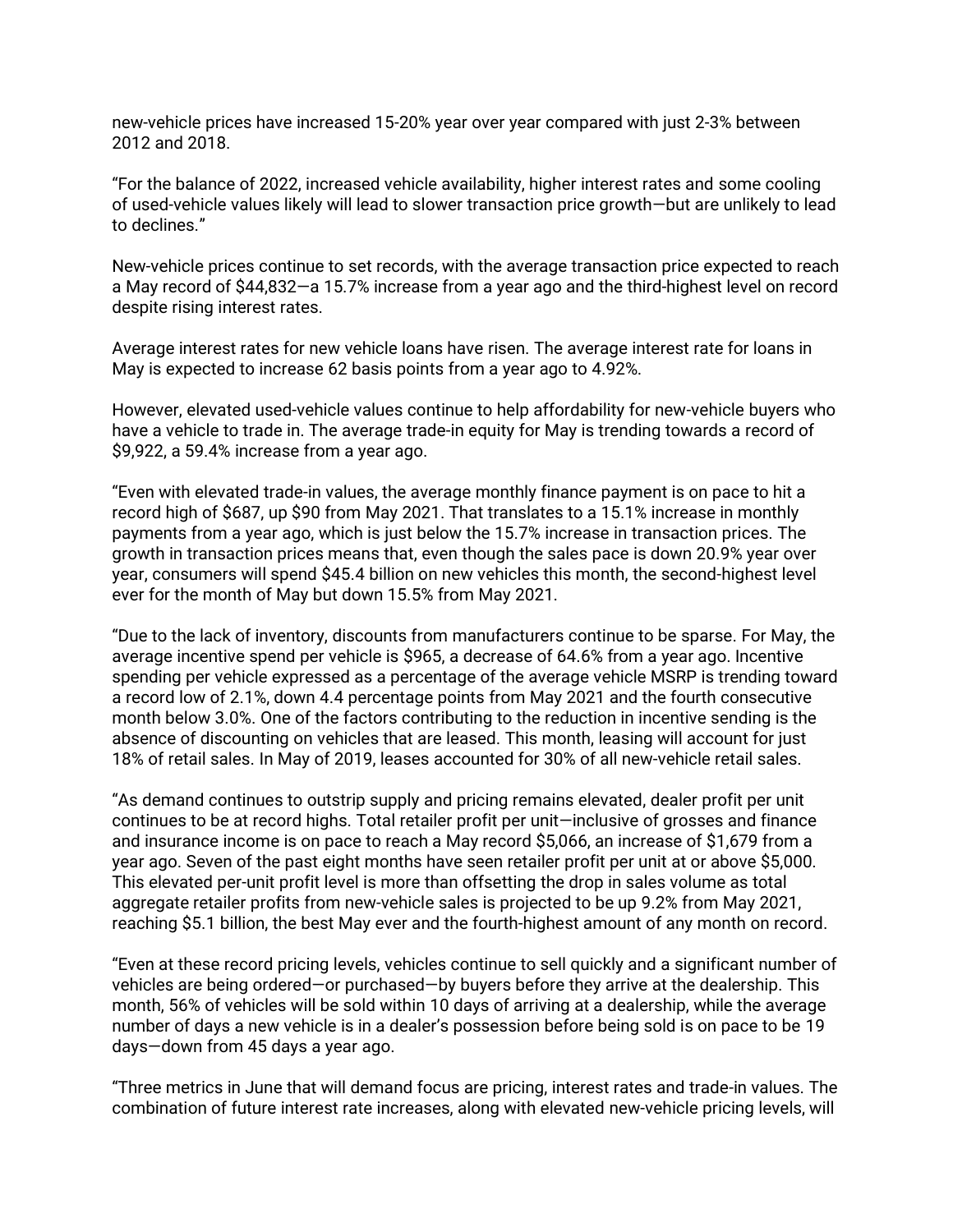present a challenge to sustaining the current 'Goldilocks' economic environment. If used prices soften, so will trade-in values, which will reduce consumer purchasing power."

| <b>U.S. New Vehicle</b> | May 2022 <sup>1, 2</sup>                                     | <b>April 2022</b>  | <b>May 2021</b>    |
|-------------------------|--------------------------------------------------------------|--------------------|--------------------|
| <b>Retail Sales</b>     | 1,013,709 units<br>(-20.9% lower than May 2021) <sup>2</sup> | 1,066,548 units    | 1,388,125 units    |
| <b>Total Sales</b>      | 1,188,143 units<br>(-18.0% lower May 2021) <sup>2</sup>      | 1,245,428 units    | 1,570,199 units    |
| <b>Retail SAAR</b>      | 11.7 million units                                           | 12.8 million units | 15.1 million units |
| <b>Total SAAR</b>       | 13.6 million units                                           | 14.7 million units | 16.9 million units |

#### **Sales & SAAR Comparison**

 $1$  Figures cited for May 2022 are forecasted based on the first 17 selling days of the month.

<sup>2</sup> May 2022 has 24 selling days, two fewer than May 2021.

## **The Details**

- The average new-vehicle retail transaction price in May is expected to reach \$44,832. The previous high for any month—\$45,247—was set in December 2021.
- Average incentive spending per unit in May is expected to reach \$965, down from \$2,726 in May 2021. Spending as a percentage of the average MSRP is expected to fall to a record low of 2.1%, down 4.4 percentage points from May 2021.
- Average incentive spending per unit on trucks/SUVs in May is expected to be \$991, down \$1,702 from a year ago, while the average spending on cars is expected to be \$874, down \$1,956 from a year ago.
- Buyers are on pace to spend \$45.4 billion on new vehicles, down \$8.3 billion from May 2021.
- Truck/SUVs are on pace to account for 77.2% of new-vehicle retail sales in May.
- Fleet sales are expected to total 174,400 units in May, up 3.8% from May 2021 on a selling day adjusted basis. Fleet volume is expected to account for 15% of total light-vehicle sales, up from 12% a year ago.

#### **Observations on the Used Vehicle Market**

#### **Jonathan Banks, vice president, Valuations Services:**

"Used-vehicle prices are booming in May as the industry continues working through ongoing new-vehicle inventory challenges. Wholesale prices are expected to rise 1.6%, marking the thirdstrongest performance of the month of May in the past 20 years. May will be the third consecutive month in which wholesale prices increase, placing them 37.2% higher year-to-date than a year ago. On the retail side of the market, used prices remain near April 2022's all-time high, while used vehicles continue to fly off dealer lots at a rapid pace. Used retail prices are averaging more than \$31,000 per unit, a figure approximately 14% higher than May 2021, while days to turn fell to a skeletal 39 days. May's wholesale and used retail results reinforce the importance of used-vehicle operations as dealers and consumers alike continue leaning on this sector of the market to help fulfil replacement vehicle demand."